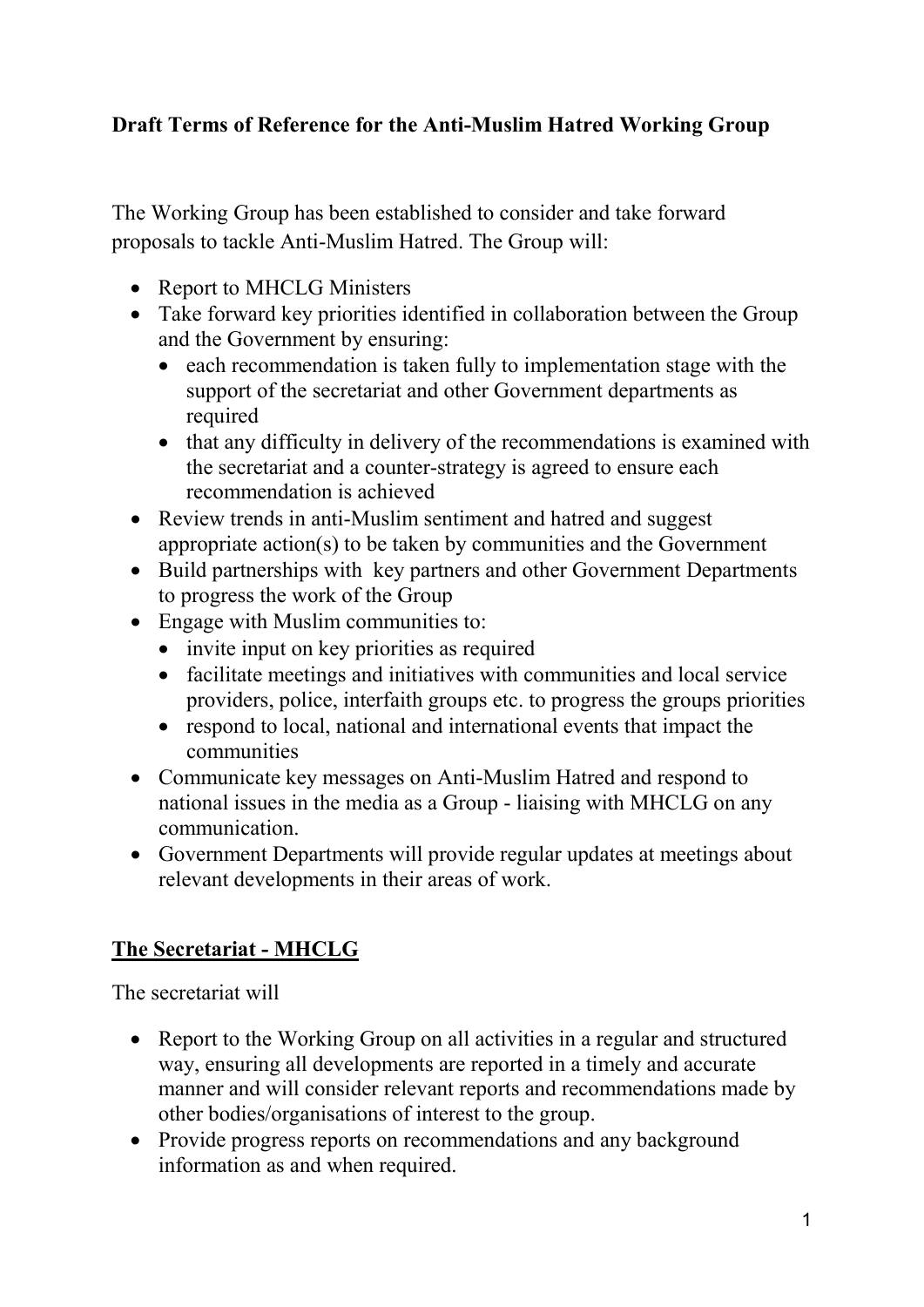• Establish, where necessary, sub-groups or other mechanisms to undertake detailed work on specific recommendations or related issues. These groups and mechanisms will report to the Working Group and include key officials from it.

The mechanism for reporting any concerns will be via the Secretariat that is based at MHCLG.

The Working Group will meet quarterly to update members about progress against these terms and annually via a report to MHCLG Ministers.

## **Membership**

- The Working Group is chaired by the Director of Integration and Communities at MHCLG
- The Independent Members elect their own Chair and Vice-Chair who act as the primary spokespeople for the Independent Members
- Independent members are appointed by MHCLG Ministers following an open application process for candidates.
- The independent Members should not exceed a maximum of 16
- Independent Members are appointed for a one to two year fixed term with a review at the end of the first year. After one year, Ministers will decide whether to reappoint Members up for renewal.
- Each member is expected to attend all quarterly meetings and allocate approximately 5 hours each month to engaging with Muslim communities/organisations on the priorities and activities of the Working Group.
- Independent members can be drawn from:
	- **Representatives from the Muslim community**
	- **Independent experts/academics;**
	- **Professionals**
	- **Grass roots civil society organisations**

Representatives from the following Government departments/offices:

Attorney General's Office (AGO) Cabinet Office (CO) Crown Prosecution Service (CPS) Department for Business, Energy and Industrial Strategy (BEIS)